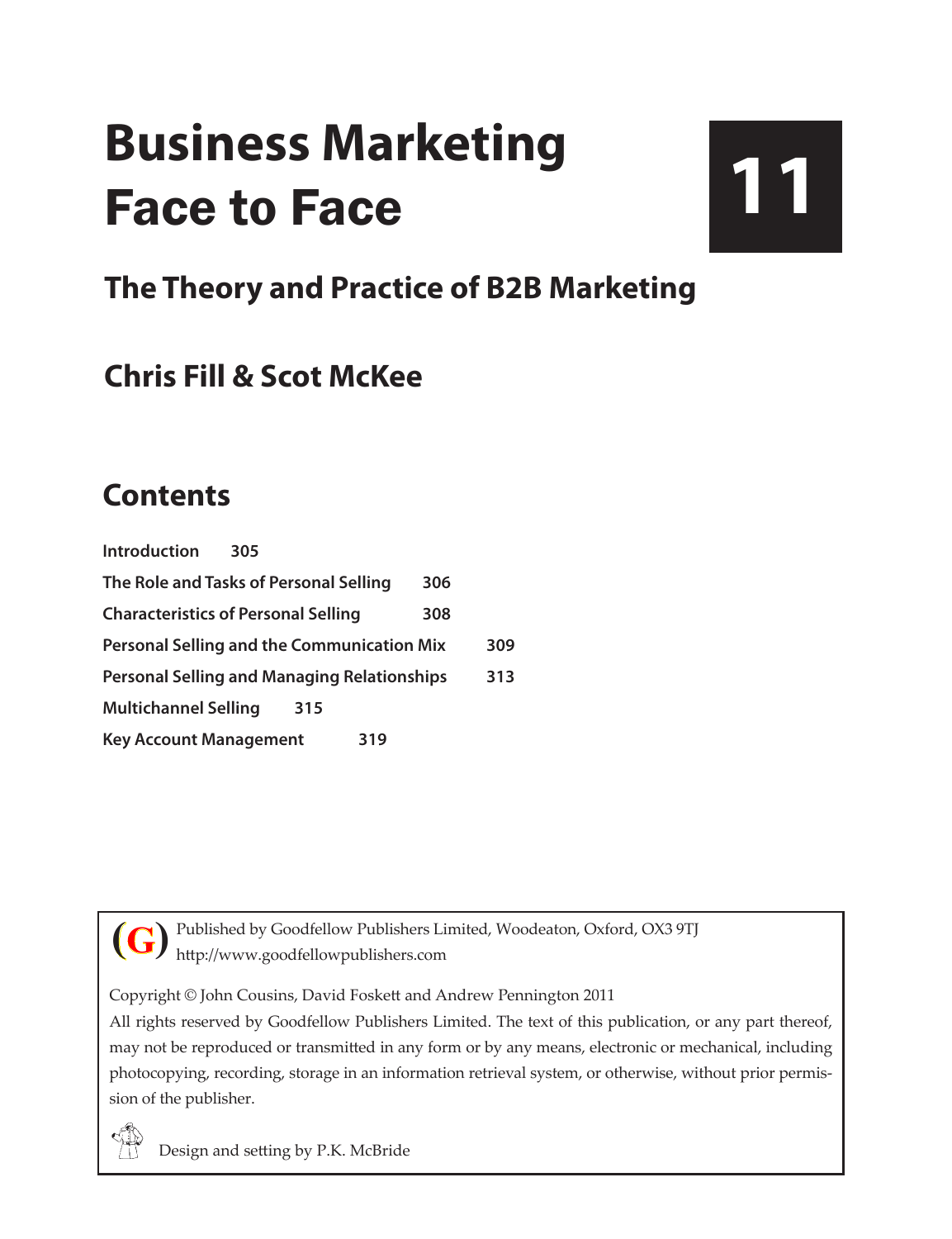## **11 Personal Selling and Key Account Management**

#### **Overview**

The importance of personal selling in the B2B communications mix should not be underestimated. Although all the tools can play a significant part in an organisation's overall marketing communications activities, personal selling, delivered through a sales force, has traditionally been the most potent. Personal contact and selling can be critical for the development of meaningful collaborative relationships between customers and suppliers.

In this final chapter, consideration is given to the role and characteristics of personal selling. However, the main thrust is centred on the impact of selling on interorganisational relationships and how the other communication tools can be blended to provide cost and communication effectiveness. In addition, issues concerning the management and organisation of the sales force are explored before concluding with an examination of key account management.

### **Aims and objectives**

The main aims of this chapter are to consider the key characteristics of personal selling and to examine how this communication tool can best be used to influence the nature and shape of relationships between organisations and individual buyers and sellers.

#### **The objectives of this chapter are to enable readers to:**

- **1** Consider the role and tasks of personal selling.
- **2** Examine the characteristics of personal selling and determine when it should be a major part of the mix.
- **3** Evaluate the contribution sales force activities can and should make to the development of interorganisational relationships.
- **4** Appraise the effective mix of the communication tools for selling through multiple channels.
- **5** Appreciate the broad ways in which sales managers can manage the sales force.
- **6** Determine the role and key characteristics of key account management.